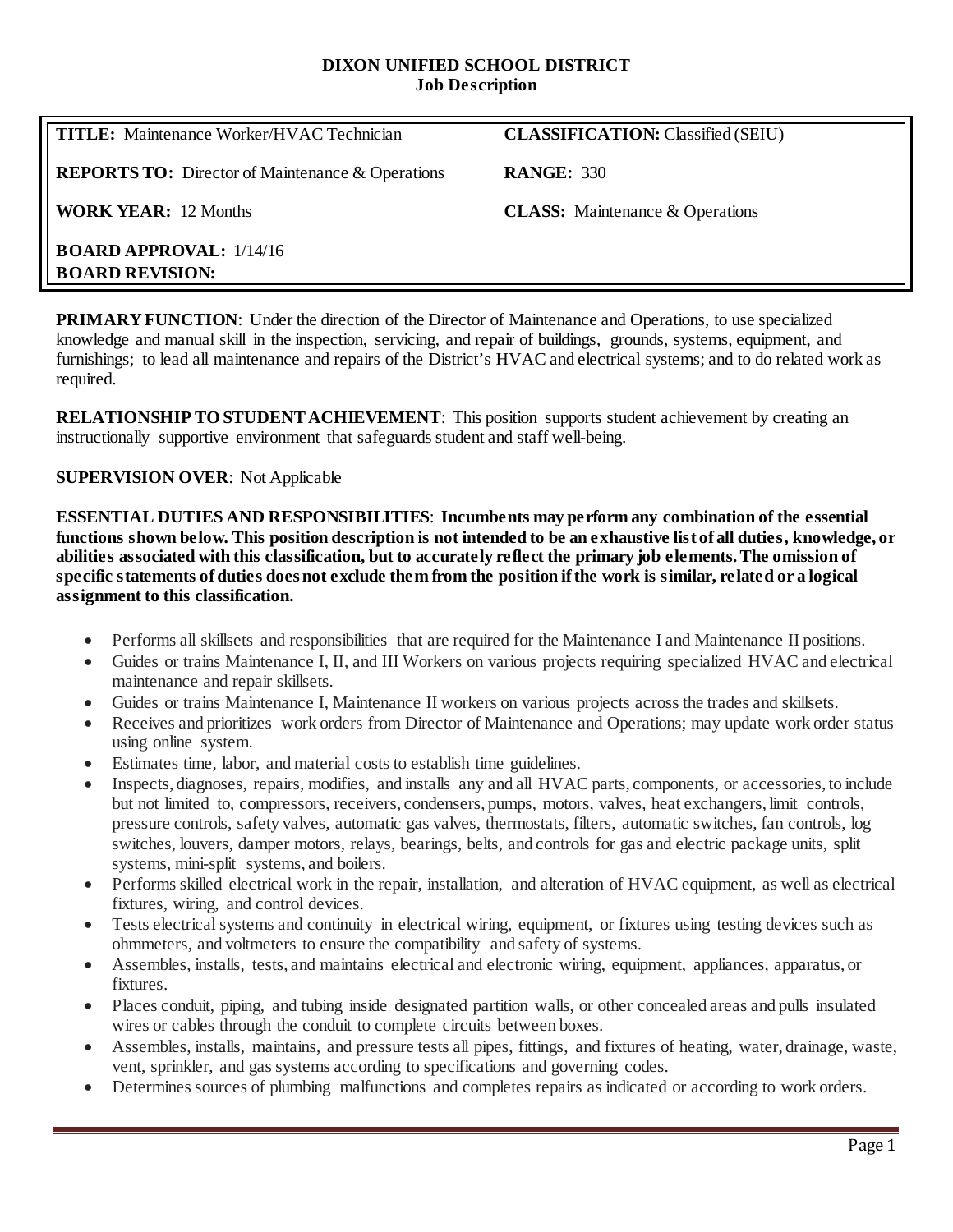- Installs and repairs pipes, fittings, valves, pumps, faucets, and fixtures of plumbing systems including water heaters, water softeners, cross contamination devices, etc.
- Constructs classroom and restroom partitions.
- Performs a variety of rough and finish carpentry work.
- Repairs and replaces door jambs, doors, locksets, and closers.
- Builds concrete forms, mixes, pours, and finishes concrete surfaces.
- Maintains a working inventory of HVAC, plumbing, electrical, and general maintenance supplies as established by the Director of Maintenance and Operations.
- Repairs and replaces door locks, tumblers, springs, and cylinders.
- Welds and brazes ferrous and non-ferrous metals, hard-surfaces, and worn equipment parts.
- Performs a variety of general maintenance, repair, and construction work including but not limited to HVAC, plumbing, electrical, carpentry, painting, locksmithing, tiling, carpeting, and roof repairs.
- Performs general maintenance and repair of vehicles, mowers, and other types of gasoline powered equipment.
- Works from ladders, scaffolds, and roofs to install, maintain, diagnose, and repair HVAC equipment, electrical wiring and systems, piping, valves, and pumps.
- Skillfully operates and maintains a variety of hand and power tools to include welders, welding torches, vacuum pumps, test equipment, and other general and specialized tools.
- Cleans job site after completing projects; removes trash and debris from job site.
- Prepares for fire, health, and safety inspections; monitors, inspects, and maintains safety and access equipment (e.g. electrical, lighting, alarm, lift systems, etc.) as directed; maintains clear routes for emergency egress.
- Inspects and tests fire extinguishers for proper operation in accordance with supervisor directives and mandated schedules; reads gauges and records results on tags.
- Drives District vehicles between school sites, vendors, and various locations in the performance of job duties.
- Wears District-provided work attire appropriate for the position.
- Cares for, supervises, controls, and protects students in a manner commensurate to assigned duties and responsibilities.
- Completes other reasonable duties as assigned.

# **TRAINING, EDUCATION, AND EXPERIENCE:**

- High school diploma or the equivalent; may be satisfied by appropriate experience and recommendations verifying sufficient knowledge and skills.
- One to three years' experience in building, institutional, and/or grounds maintenance work OR an equivalent combination of experience and education from which comparable knowledge, skills, and abilities have been achieved.
- Two years or more of verifiable journeyman level HVAC trade experience.
- Prior experience working in a public school setting preferred.

# **LICENSES AND OTHER REQUIREMENTS:**

- Requires a valid California Driver's License and insurable status by the District's carrier.
- Requires a valid EPA refrigerant Type I and Type II certificate, or an EPA universal refrigerant certificate.
- Must demonstrate a working knowledge of the standard practices of the HVAC, electrical, and plumbing trades.
- Must demonstrate a working knowledge of the governing building codes and compliance requirements, in addition to the governing health and safety regulations.
- Fingerprint/criminal justice clearance.
- Possession of a negative TB risk assessment certificate and, if risk factors are identified, a negative TB examination, that is no more than 60 days old and renewable at least once every four years.

#### **KNOWLEDGE AND ABILITIES: The following outline of essential knowledge, abilities, and physical requirements is not exhaustive and may be supplemented as necessary in accordance of the job.**

# KNOWLEDGE OF\*:

• Specialized maintenance and repair procedures (i.e. mechanical, electrical, plumbing, carpentry, masonry, etc.).